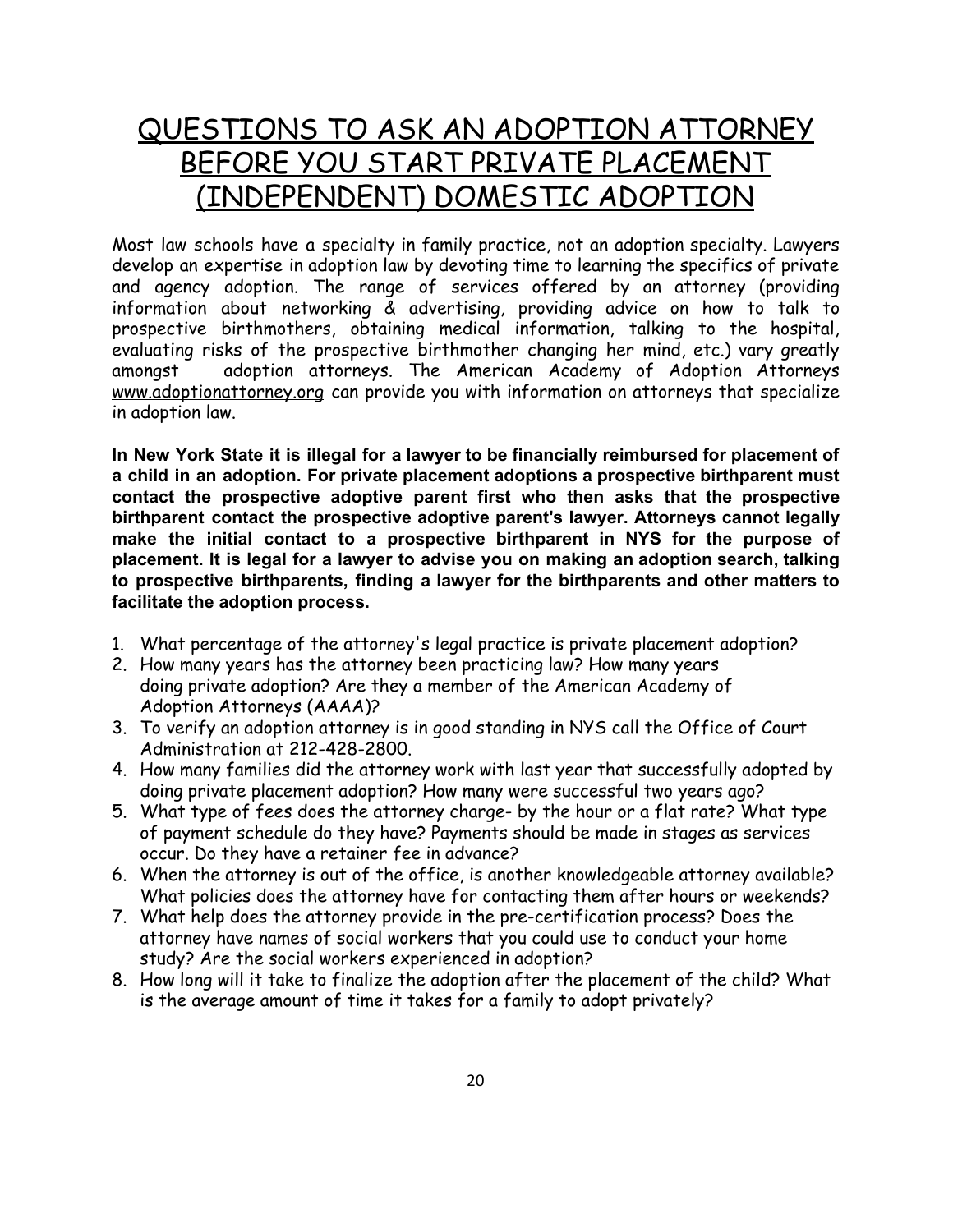- 9. What procedures are necessary to finalize the adoption? In what state would the adoption be finalized?
- 10. What can the attorney tell you about birthmother and birthfather parental rights in private placement adoption? How are the birthfather's parental rights terminated if he cannot be located? An attorney should be able to describe how birthparents relinquish their parental rights for any state you might consider adopting from.
- 11. Does the attorney use post adoption contact agreements (PACA) for open adoptions? If so what are the details of the PACA? Open adoption agreements between birth family members and adoptive parents are binding in NY State when they are part of the PACA.
- 12. What advice will the attorney provide on networking and advertising?
- 13. Will the attorney review your advertisement and profile?
- 14. Will the attorney give you advice on which states to search for a prospective birthmother and which states to avoid? What criteria does the attorney use to determine which states have the best laws for private placement adoption?
- 15. What can the attorney tell you about the Interstate Compact?
- 16. What advice will the attorney have about establishing a phone line for your adoption calls?
- 17. What advice will you receive about talking to a prospective birthparent over the phone?
- 18. What criteria does the attorney use to determine if the prospective birthparent is serious about making an adoption plan? What are the risk factors that the attorney will use to evaluate whether or not the prospective birthparent may change their mind? How many prospective birthmothers that the attorney worked with last year changed their mind and decided to raise their child after the birth of the baby? How many of these cases were not identified as being at risk? Will the attorney advise you not to proceed if it appears an adoption is at risk or will the attorney leave the decision to you?
- 19. How often does the attorney talk to prospective birthparents that you work with? What types of things does the attorney review with the prospective birthparents?
- 20.Does the attorney accept collect calls from prospective birthparents? Does the attorney have a toll free phone number?
- 21. Does the attorney view counseling of the prospective birthparents as helpful? Will the attorney assist the prospective birthmother in obtaining counseling?
- 22.Does the attorney request medical records, counseling, HIV tests, drug tests of the prospective birthparents?
- 23.Will the attorney try to get the prospective birthmother Medicaid if she does not have medical insurance?
- 24.What is the attorney's role in getting the prospective birthmother legal advice? Birthparents need to have their own attorneys in NYS.
- 25.Will the prospective birthmother's living expenses be paid directly to the vendor (e.g. landlord, utility company)? What is the attorney's position on how quickly to pay the prospective birthmother's living expenses? Some attorneys believe in paying funds early in the contact with the prospective birthmother to "show interest" in her